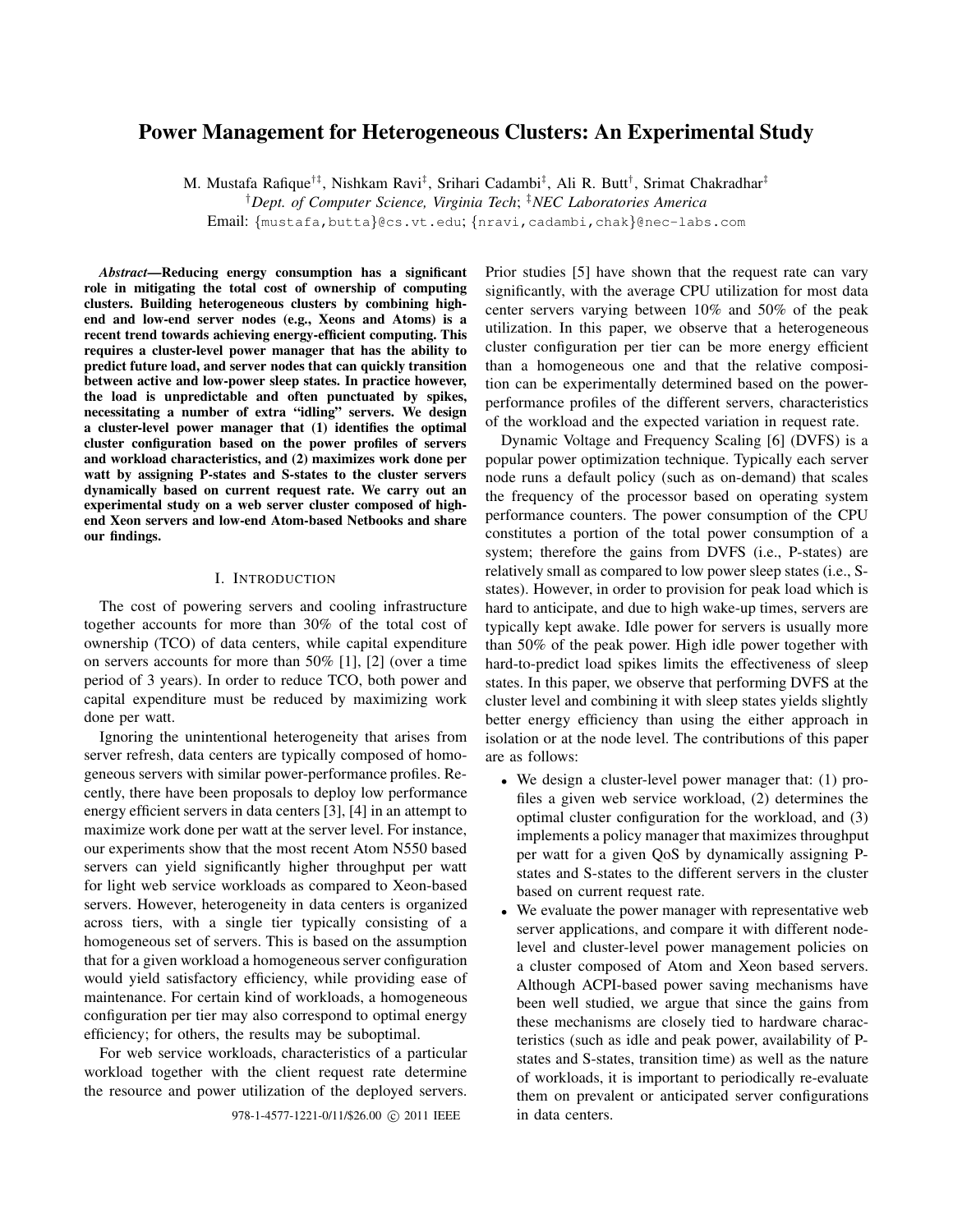# II. RELATED WORK

Power management of server clusters is an active area of research. Placing idle servers in sleep states (hibernate/standby) has been shown to be effective in maximizing energy efficiency [7]–[9]. These schemes are often complemented by load consolidation so as to allow servers to go idle. The usefulness of this mechanism is limited by the time it takes to transition machines in and out of the sleep states, since load spikes are often hard to predict. The other downside of workload consolidation is that it leads to the creation of thermal hotspots, which can increase the power consumption of the cooling infrastructure [10]. Despite the cons, use of the sleep states along with the workload consolidation is one of the most effective techniques for energy efficiency in data centers.

DVFS allows the operating system to change the frequency (and consequently the power consumption) of the CPU. Modern operating systems provide default DVFS policies such as on-demand, which vary the CPU frequency based on the measured load using OS counters. Typically data center servers run a local DVFS policy governor, although coordinated frequency scaling (for the entire cluster) has been proposed as an alternative [11]. Since CPU power is a portion of the total power consumption of the systems, the gains from DVFS are often smaller than techniques that cut down on total system power (use of S-states, load distribution/consolidation).

While most prior studies have been carried out in the context of homogeneous clusters, there is some work on the use of DVFS and standby/hibernate in the context of heterogeneous clusters [12], [13]. We argue that since the gains from energy efficiency mechanisms are closely tied to the hardware characteristics (such as idle power, peak power, availability of P-states and S-states) as well as the nature of workloads, it is important to periodically revisit and reevaluate them on prevalent or anticipated server configurations in data centers.

There have been proposals to incorporate low performance energy efficient servers (based on Intel Atom) in data centers [3], [14]. NapSac [5] demonstrates the benefits of using a centralized policy for predicting workloads and putting machines to sleep in a heterogeneous cluster composed of Atom and Xeon nodes. They study web server workloads and make a case for power-proportional computing.

Our work is closest to NapSac, although there are some key differences. NapSac focuses on the use of standby/hibernate modes along with workload prediction without incorporating DVFS. Also, many of the results are based on simulations. In the server configuration used in NapSac, Xeon nodes are found to be more energy efficient than Atom nodes at low request rates, and the use of Atom nodes is justified by the low transition times (2.4 sec. for wake up from standby). Xeon servers are used for handling average loads while Atom nodes are woken up when the load spikes.

Our experiments are carried out on a cluster composed of Atom N550 and Xeon E5620. Atom N550 is the most recent in the line of Atom processors and the only one to support DVFS. To the best of our knowledge, there is no prior study to explore the benefits of using DVFS in server clusters composed of low performance energy efficient processors such as Atom. In contrast to the results in NapSac, for the same workload (MediaWiki) we find that Atom N550 nodes are more energy efficient than Xeon nodes for processing low request rates and should be used for handling average loads, while Xeon based servers are better suited for handling load spikes. The difference in results is probably due to the significant difference in the powerperformance characteristics of Atom 330 (used in NapSac) and Atom N550 (used in our experiments) including idle power, peak power, transition time, performance etc. This justifies researching existing mechanisms in the context of new architectures.

There is some prior effort on combining DVFS and sleep states for clusters [13]. In our design, instead of working with a fixed policy the power manager derives the optimal policy for a given cluster configuration and workload at runtime. The algorithm used for generating the policy simply maximizes throughput per watt. The combination of DVFS and standby mode along with workload consolidation is found to be the most profitable, although the relative gains from DVFS are found to be small (3-6%). In addition, we develop a module for identifying the optimal cluster composition for a given workload.

## III. MOTIVATIONAL DATA

Our experimental heterogeneous cluster consists of Atom N550-based Netbooks and Xeon E5620-based servers. The Atom N550 [15] is the most recent in the line of Atom processors and the only one to support DVFS. It runs at two frequencies: 1.0 GHz. and 1.5 GHz. Table I shows the powerperformance profile of Atom N550 with respect to the two web workloads. Table II shows the power-performance profile of the Xeon server. The power range of Xeon (difference between peak and idle power) is much higher as compared to Atom for the two workloads. Similarly the throughput range of Xeon is much higher than that of Atom. This motivates a scale-out approach for Atom's (adding Atom servers incrementally to handle increasing load).

The idle power of Xeon is about 14 times that of the Atom, while the energy efficiency of Atom (throughput per watt) is much higher than that of the Xeon (as shown in Fig. 1(b) and 2(b)). This makes Atom-based servers good candidates for handling light web server workloads.

Fig. 1(a) and 2(a) show the raw power consumption of Atom and Xeon as a function of increasing load (requests per second) for the two applications (such that errors/violations=0). As we increase the request rate, a single Atom server cannot sustain the QoS. Therefore, we scale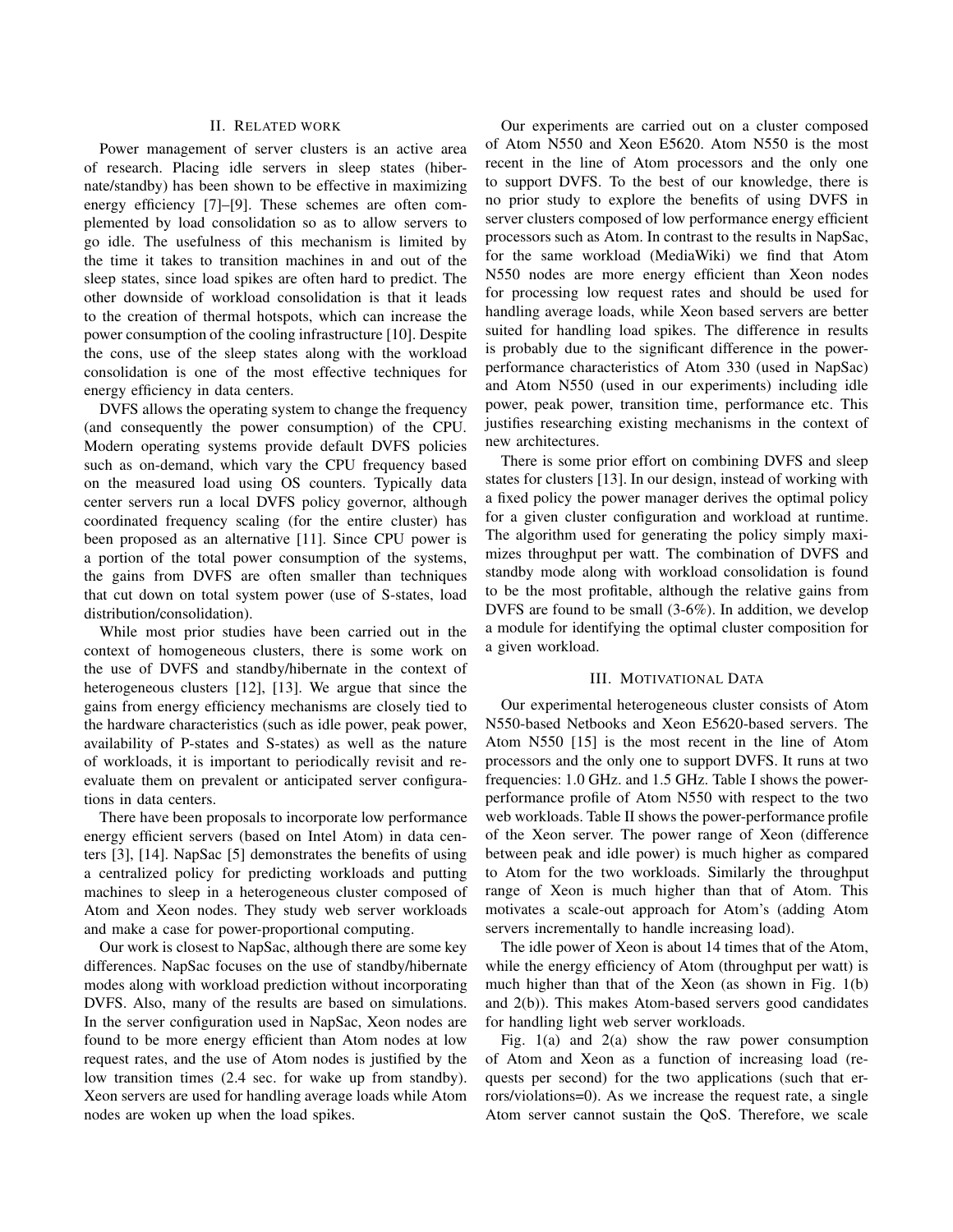



**Fig. 2:** Atom cluster vs. Xeon for Dynamic Content Server.

| Application            | Freq. (GHz.) | Peak Power (W) | Rea/sec. | Response Time (ms) | Max. Efficiency (throughput/W) |
|------------------------|--------------|----------------|----------|--------------------|--------------------------------|
| MediaWiki              | L.U          |                |          | 391.0              | 0.54                           |
| MediaWiki              | כ. ו         | 14.5           | 10       | 263.0              | 0.69                           |
| Dynamic Content Server | 1.0          | 12.6           | 105      | 20.6               | 8.33                           |
| Dynamic Content Server | ر. د         | 14.2           | 180      | 14.2               |                                |

**TABLE I:** Power/performance profile of Atom N550 machines for the two workloads, Errors/Violations=0

| Application            | Freq. (GHz.) | Peak Power (W) | Rea/sec. | Response Time (ms) | Max. Efficiency (throughput/W) |
|------------------------|--------------|----------------|----------|--------------------|--------------------------------|
| MediaWiki              | 1.0          | 257.3          | ! 10     | 186.0              | 0.43                           |
| MediaWiki              | 2.4          | 316.0          |          | 10.0               | 0.55                           |
| Dynamic Content Server | 1.6          | 248.5          | 2250     | 10.5               | 9.05                           |
| Dynamic Content Server | 2.4          | 281.1          | 3000     | 8.9                | 10.67                          |

**TABLE II:** Power/performance profile of Xeon E5620 machines for the two workloads, Errors/Violations=0.

out and provision more Atom servers; the number of Atoms provisioned is shown on the right vertical axis. Even with scaling out, the Atoms come out on top in terms of power consumption. When we consider energy efficiency (throughput per watt) shown in Fig. 1(b) and Fig. 2(b), we see that as request rate increases, Xeon starts to catch up with Atom, although the Atom stays ahead.

However, as Table I and Table II show, Atom has a significantly higher latency (response time per request) than the Xeon for both workloads. Since this has implications on both QoS as well energy consumption, we normalize energy efficiency by response time. This is shown in Fig. 1(c) and Fig. 2(c). For low request rates, Atom does better than Xeon on this metric, while the Xeon performs better for high request rates. This motivates heterogeneous clusters for the two workloads (explained in Section IV).

There is a significant difference in the maximum throughput being handled by both Atom and Xeon at low and

| Power State       | Atom | Xeon |
|-------------------|------|------|
| Idle              |      | 2011 |
| Standby (S-State) | 2.4  | 24 1 |
| Hibernate         | 1 ∩  |      |

**TABLE III:** Power consumption (in Watts).

high clock frequency. The efficiency (throughput per watt) is higher at peak frequency for both. This would suggest that consolidating and directing requests to a few servers and running them at higher frequency would result in good energy efficiency. This would certainly be true if the unused servers could be put into hibernation or standby mode. However, in order to provision for unforeseen load spikes, a certain number of servers would have to be kept awake. The total power consumption in this case would be obtained by adding the power consumed by the heavily utilized servers and the power consumed by the idle servers. The other strategy would be to run the servers at low frequency and distribute the workload among them. In this paper, we compare the differ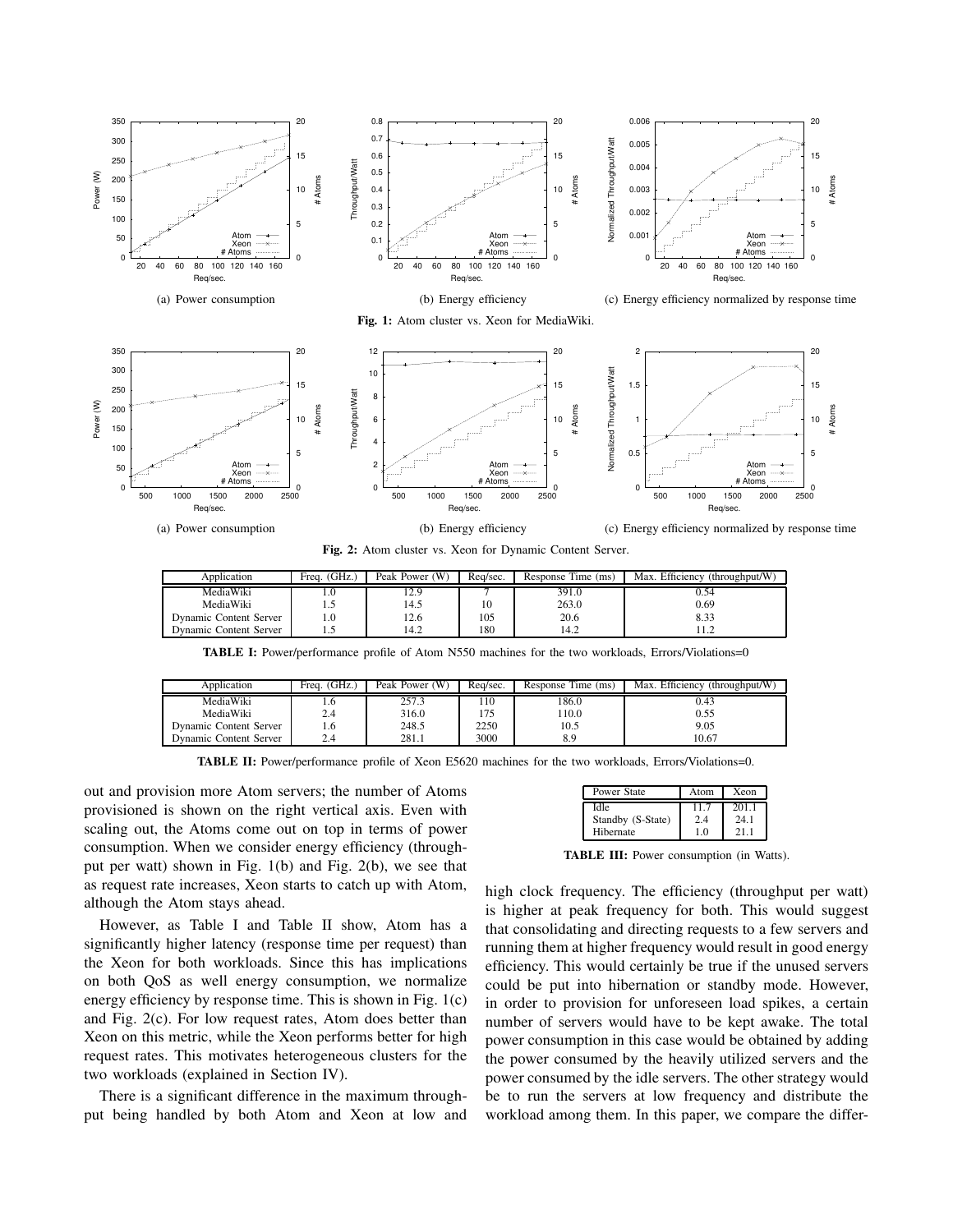ent strategies. Our power manager is able to automatically deduce the correct strategy based on the current request rate and power profiles of the different servers involved (Atom and Xeon in this case).

Minimizing the power spent on idle servers by keeping the minimum number of servers awake for handling spikes would improve energy efficiency [5]. Since the idle power of our Xeon is 14 times that of the Atom, it would be profitable to keep Atom-based servers awake and put Xeon-based servers to sleep. When a spike comes, the idle Atom servers can handle the increasing load, while a Wake-on-Lan signal is sent to Xeon servers. Prior studies [16], [17] have shown that it usually takes a few minutes for a load spike to peak. Xeon servers take around 90 sec. to be brought up from standby. Therefore, in order to plan for load spikes, we need enough idle Atom-based servers to handle the load till the Xeons are brought back into operational state. Our power manager is able to deduce this automatically.

## IV. DESIGN

# *A. Setup*

The server cluster is composed of 16 Intel Atom N550 1.5 GHz. nodes each with two cores and 2 GB RAM, and 2 Intel Xeon E5620 2.4 GHz. nodes each with four cores and 48 GB RAM. Both Atom N550 and Xeon E5620 support DVFS, standby and hibernate modes. Atom takes 35 sec. and 90 sec. to wake up from the standby and hibernate modes respectively. Xeon takes 90 sec. and 120 sec. to wake up from the standby and hibernate modes respectively.

For the purpose of informing the design of the power manager, we study two web server workloads. The first workload is a web server application serving dynamic content from the local filesystem. This workload is hosted on a single tier. The second is the MediaWiki+MySQL application. MediaWiki and MySQL are hosted by two separate server tiers; we focus on the front-end tier running the MediaWiki. We studied lightweight workloads to make sure that the QoS/latency is within acceptable bounds. Our experience with Atom and prior studies [18] suggest that Atom is not suitable for computationally intensive workloads.

## *B. Architecture*

Fig. 3 shows the power manager architecture. *Input Handler* receives client requests and stores them in a request queue. *Policy Manager* is the central component. It interacts with the other components and implements the power management policy for the cluster. It reads the requests from the queue, and redirects them to the appropriate server. During the initialization process, *Policy Manager* invokes *Profiler and Cluster Configurator*, which profiles the given workload on the cluster, generates lookup tables and identifies the optimal cluster configuration (described later in this section). *DVFS Driver* remotely sets the appropriate CPU frequency on a given server node. *Standby/Hibernate Driver* implements



**Fig. 3:** System architecture.

the functionality for putting servers to standby mode and waking them over LAN. *Load Analyzer* interacts with the *Input Handler* and monitors the rate of incoming user requests. The *Policy Manager* periodically polls the *Load Analyzer* to detect any spikes in the incoming user requests.

## *C. Power Manager*

The input to the power manager is workload-independent power-performance characteristics of the different server types in the cluster, such as CPU model, idle power, Pstates (CPU frequencies) and S-states (hibernate/suspend). We assume that the characteristics of the workload (e.g., average request rate, peak request rate and transition time) are available to the power manager in the form of traces or otherwise, as well as the SLA. The power manager profiles the workload and derives workload-specific powerperformance characteristics for each server, such as power consumption, CPU utilization and response time for different request rates at different CPU frequencies. A lookup table is created for each server type for a given workload.

*1) Response Time and Cluster Configuration:* The response time knob is crucial in assessing the right composition of a cluster for a given workload. Fig. 4 shows how the response time for the dynamic content server workload varies with the request rate for Atom and Xeon (at peak frequency). The response time increases slowly with increasing request rate and then jumps to a high value (at which point the error rate becomes non-zero). If we assume that 14 ms as response time is acceptable QoS for this particular workload, we find that a cluster composed entirely of Atom nodes would maximize the throughput per watt (as shown in Fig. 2(b)). From Fig. 2(a) it can be seen that around 16 Atom nodes can handle as much load as the Xeon node for this particular workload. Since a Xeon node would typically cost as much as a cluster of 10 Atom nodes or more and the throughput per watt difference is significant, it is safe to say that the TCO for a cluster of 16 Atom nodes would be less than that of a Xeon. The only reason to have Xeon nodes in the cluster at that point would be because the data center already had them before acquiring Atom nodes.

However, if the acceptable response time were 9 ms, the scale-out factor for Atom nodes would increase and so would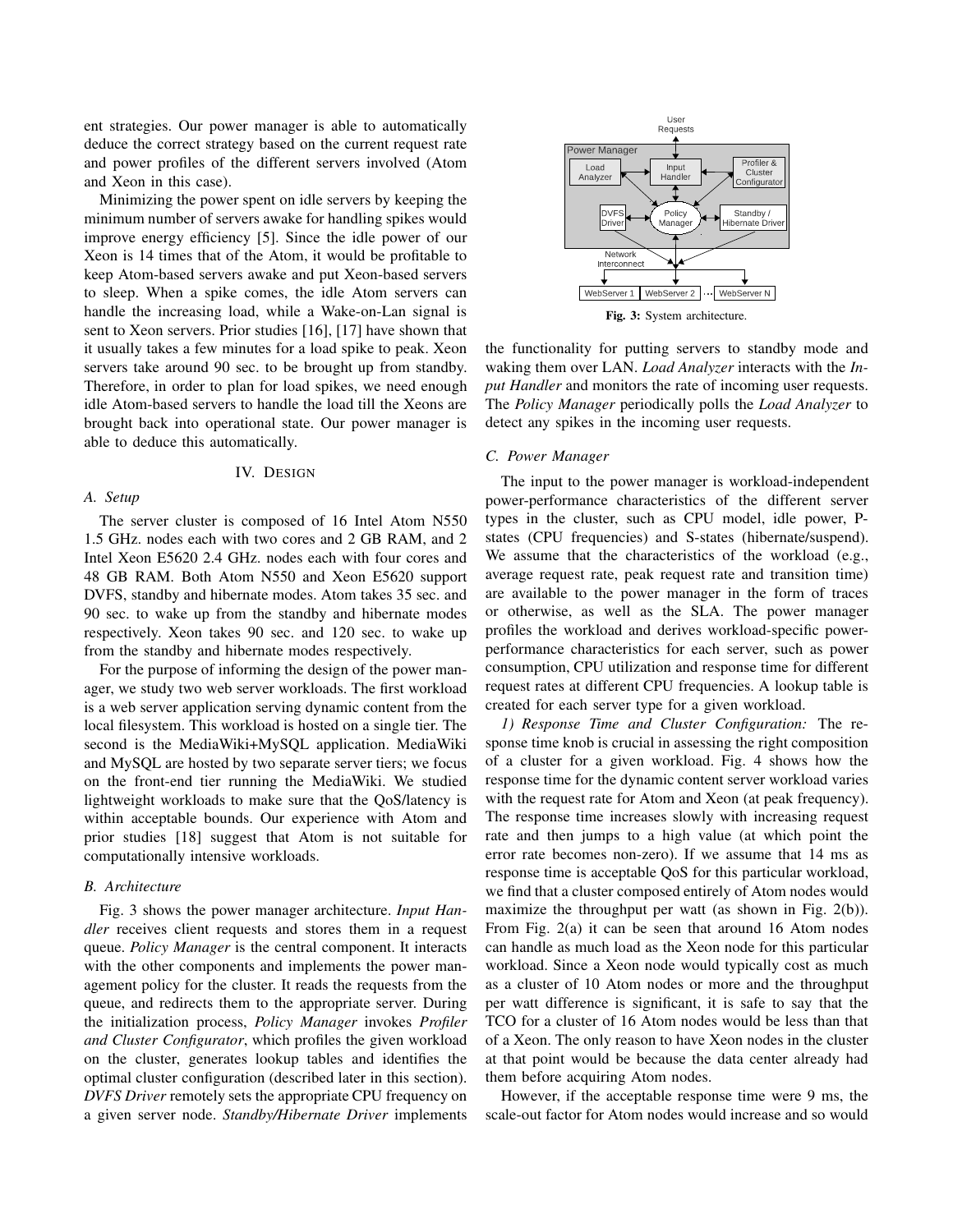

**Fig. 4:** Response time profiles for Atom and Xeon for Dynamic Content Server.

the capital expenditure as well as power consumption (as suggested in [18]). Fig. 2(c) incorporates the response time factor in the cost analysis. The Y-axis shows throughput per watt normalized by the response time. If the response time for a cluster of Atom nodes were to be matched with that of a Xeon, then for a request rate of more than 50 req/sec. for MediaWiki (and 600 req/sec. for dynamic content server) a Xeon would be preferred over an Atom cluster, while for lower request rates, an Atom cluster would do better (in terms of power consumption), thus motivating a heterogeneous composition. In real life, the QoS would typically be defined by an SLA and the normalization factor would be a function of the response time. Our power manager incorporates the normalization function (response time for now) in deciding the optimal cluster composition/configuration.

In order to identify the optimal cluster configuration, the power manager runs the workload and finds the throughput per watt for different request rates for both Atom and Xeon (such that the number of violations/errors is zero). It notes the corresponding response times. It then divides the throughput per watt by the response time (which is assumed to be the normalization function for the purpose of this paper) and stores the values in a table (one for each server type) indexed by the request rate. From the two tables, it estimates the point at which the normalized throughput per watt values for an Atom cluster would match that of a Xeon (i.e., the intersection point in Fig.  $1(c)$ ). If such a point is found then the cluster configuration would be heterogeneous. The number of Atom nodes per Xeon would be equal to the number of Atom nodes needed to handle the request rate at the intersection point while keeping the response time within specified bounds (5 Atom nodes per Xeon for the dynamic content server). If such a point is not found then the cluster configuration is homogeneous. If the normalized values for Atom are higher across the board, the cluster should be composed entirely of Atom nodes. If the normalized values for Xeon are higher then the cluster should be composed entirely of Xeon nodes.

*2) Policy Manager:* Once the cluster configuration is identified, the policy manager attempts to maximize throughput per watt by assigning P-states and S-states to the server nodes in the cluster for a given request rate such that the response time is within specified bounds and the error rate is zero. In the current implementation, the policy manager only works with the minimum and maximum frequency. That corresponds to 1 GHz. and 1.5 GHz. For Atom N550, and 1.6 GHz. and 2.4 GHz. for Xeon E5620. Only S3 sleep state (i.e., standby) is used. The following values are associated with each server type:  $P_{idle}$  (idle power),  $P_{minf}$  (peak power for the given workload at the lowest CPU frequency),  $P_{maxf}$  (peak power for the given workload for the highest CPU frequency),  $P_{stdby}$  (power consumed in standby mode),  $T_{minf}$  (max throughput handled at lowest CPU frequency for given response time),  $T_{maxf}$  (max throughput handled at highest CPU frequency for given response time). As mentioned before, these values are stored in a lookup table for each server type. For a given request rate, the policy manager tries to find the tuple  $\{N_{idle}, N_{minf}, N_{maxf}, N_{stdby}\}$  for each server type (Atom and Xeon in this case) such that throughput per watt represented as:

$$
\sum_{servertype} \frac{N_{minf} T_{minf} + N_{maxf} T_{maxf}}{N_{idle} P_{idle} + N_{minf} P_{minf} + N_{maxf} P_{peakf} + N_{stdby} P_{stdby}}
$$

is maximized and

$$
\sum_{servertype} ((N_{minf} + N_{maxf} + N_{idle}) \times T_{maxf}) - k \times reqRate
$$

is minimized, subject to the constraints:

$$
\sum_{servertype} ((N_{minf} + N_{maxf} + N_{idle}) \times T_{maxf}) - k \times reqRate \ge 0
$$

and  $N_{idle} + N_{minf} + N_{maxf} + N_{stdby} \leq N_{max}$ .

 $N_{max}$  is the maximum number of servers of each type available in the cluster. The factor  $k$  is determined by the nature of the workload. We set  $k$  as 2 in our experiments implying that the cluster is always ready for handling twice the current request rate.  $k$  is typically greater than 1 so as to handle unanticipated increase in load.

Under normal operation, the policy manager executes periodically and sets the power states of the servers appropriately. In order to handle load spikes, the policy manager constantly monitors the request rate and whenever it detects a sudden increase in request rate that persists for some time, the standby servers are alerted. The value of  $k$  (as mentioned before) is chosen in such a way that there are enough servers to handle the increase in load till the standby servers are ready for work. This design decision is based on the assumption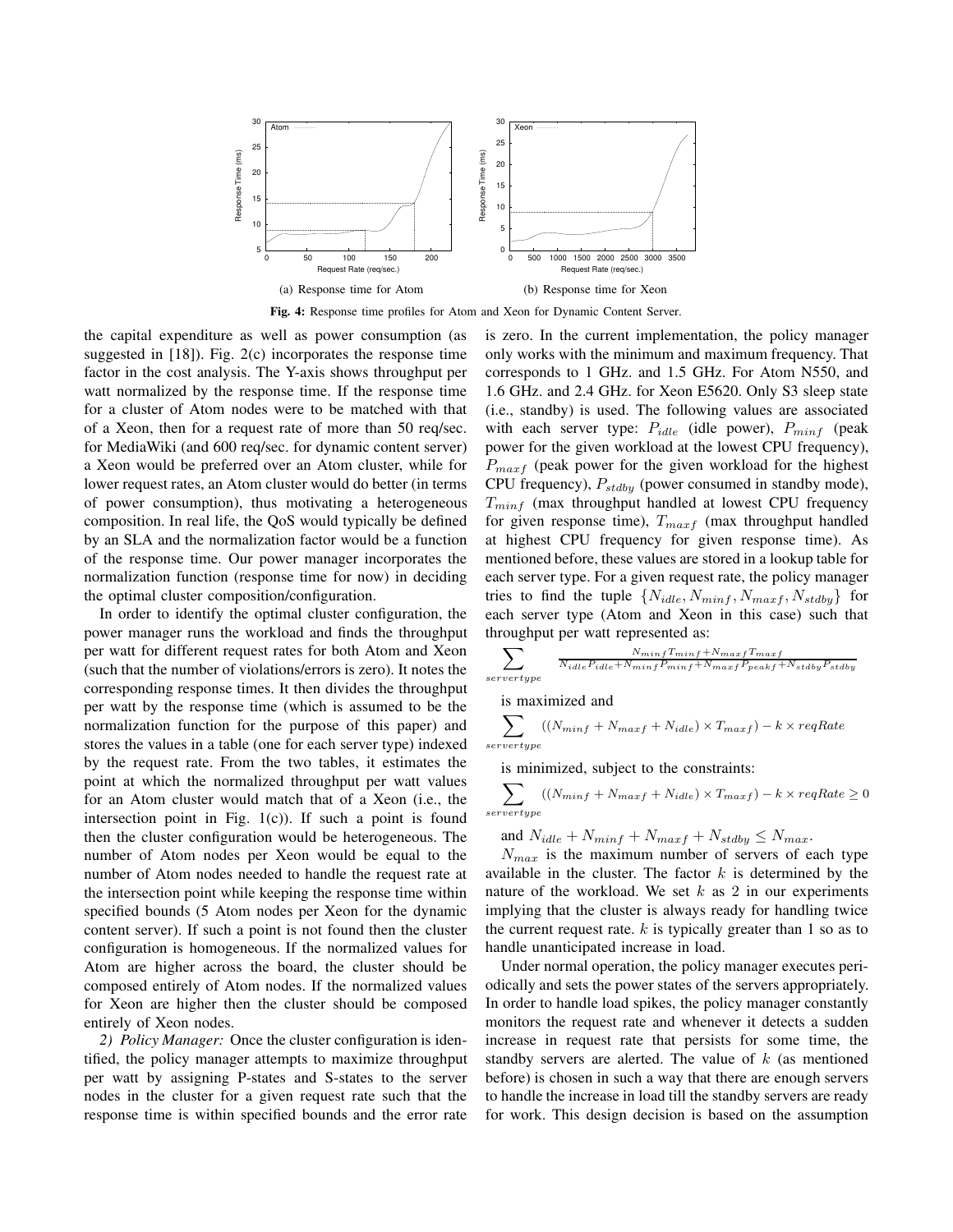

**Fig. 5:** Response time profiles for Atom and Xeon for MediaWiki.

that most load spikes take a minute or more to peak, which would give enough time for the standby servers to become operational. Once the spike subsides, the policy manager returns to its normal operation.

The power manager automatically derives a policy that uses both DVFS and standby mode. Under normal operation, the Xeon nodes are put to sleep, and the Atom nodes operate at low frequency (with the load distributed among the them intelligently). While a spike detector is used, no explicit workload prediction is carried out.

## V. EVALUATION

We experiment with two web server workloads: dynamic content server (serving HTML pages from the local filesystem) and MediaWiki+MySQL. We compare the performance of Atom and Xeon nodes for the two applications to understand the power/performance tradeoffs (as shown in Fig. 1, 2) in order to identify the scale-out factor for Atom nodes. The acceptable response time and corresponding request rate handled for both workloads at different CPU frequencies is shown in Tables I, II. The acceptable response times were set so that the throughput is maximized while keeping errors/violations=0 (this happens at the knee of the curve such as the one shown in Fig. 5). For instance, at peak frequency Xeon node starts to drop requests and response time shoots up at about 176 req/sec.

In our evaluation, we focus on understanding the performance of different power management policies for a fixed cluster composition and workload. Since 1 Xeon can handle as much load as about 16-17 Atom machines for the two workloads, we fix the cluster size at 16 Atom netbooks + 1 Xeon server. We provision for twice the peak load, therefore peak is set at the capacity of 1 Xeon/16 Atoms (which is about 3000 req/sec. for dynamic content server and around 160 req/sec. for MediaWiki). 1 Xeon and 32 Atom D510 servers are used for for generating client side requests using *httperf*. Power is measured using Watts Up Pro power meters. Before evaluating the power manager on a cluster of Atoms and Xeon, we try to understand the potential of DVFS on a cluster of Atom nodes alone.

# *A. Impact of DVFS on Power Consumption of Atom Cluster*

Since Atom N550 is the most recent in the line of Atom processors and the only one to support DVFS, we believe this is the first attempt at evaluating DVFS on Atom for web server workloads. For this experiment, we turn the Xeon server off completely and use only 8 Atom nodes. 100% load corresponds to the capacity of 8 Atom nodes i.e., 1500 req/sec. for dynamic content server and 80 req/sec. for MediaWiki. Standby/hibernate modes are not used, therefore all the 8 Atoms are awake at all times. The load is gradually increased from 20-90%. We compare five different policies:

*No DVFS:* All the Atom nodes run at peak frequency (1.5 GHz.). No power management policy is used; the load is equally distributed among all the nodes.

*No DVFS (Consolidated):* All the nodes run at peak frequency. The load is consolidated and directed to the fewest number of nodes in the cluster.

*Node Level DVFS:* The default Linux policy governor (ondemand) is activated on all Atom nodes; each node is responsible for scaling its frequency based on CPU utilization. The load is equally distributed among the nodes.

*Node Level DVFS (Consolidated):* This policy is similar to the previous one, however the input requests are consolidated and directed to the fewest number of nodes possible.

*Cluster Level DVFS:* All the Atom nodes are initialized to low frequency (1 GHz.). The load is balanced among the nodes. The frequency of a node is scaled up only when the capacity of the entire cluster at low frequency is saturated, which would happen when the load exceeds around 60%, since the maximum capacity of an Atom at low frequency is about 60% of the capacity at high frequency.

Fig. 6 shows the power consumption of the cluster with respect to MediaWiki and Dynamic Content Server. Both applications show similar power consumption trends for the five policies. Interestingly enough, *Node Level DVFS* is the least power efficient among the five while *Cluster Level DVFS* comes out on top. Workload consolidation also helps: we observe an average improvement of 2.5% between *No DVFS* and *No DVFS (Consolidated)*, and 4.6% between *Node Level DVFS* and *Node Level DVFS (Consolidated)*. We observe an average gain of 6.5%, 4.3%, 7.6%, and 4% when using *Cluster Level DVFS* as compared to *No DVFS*, *No DVFS (Consolidated)*, *Node Level DVFS* and *Node Level DVFS (Consolidated)* respectively. Although the relative gains with *Cluster Level DVFS* are small (4-7%), they could translate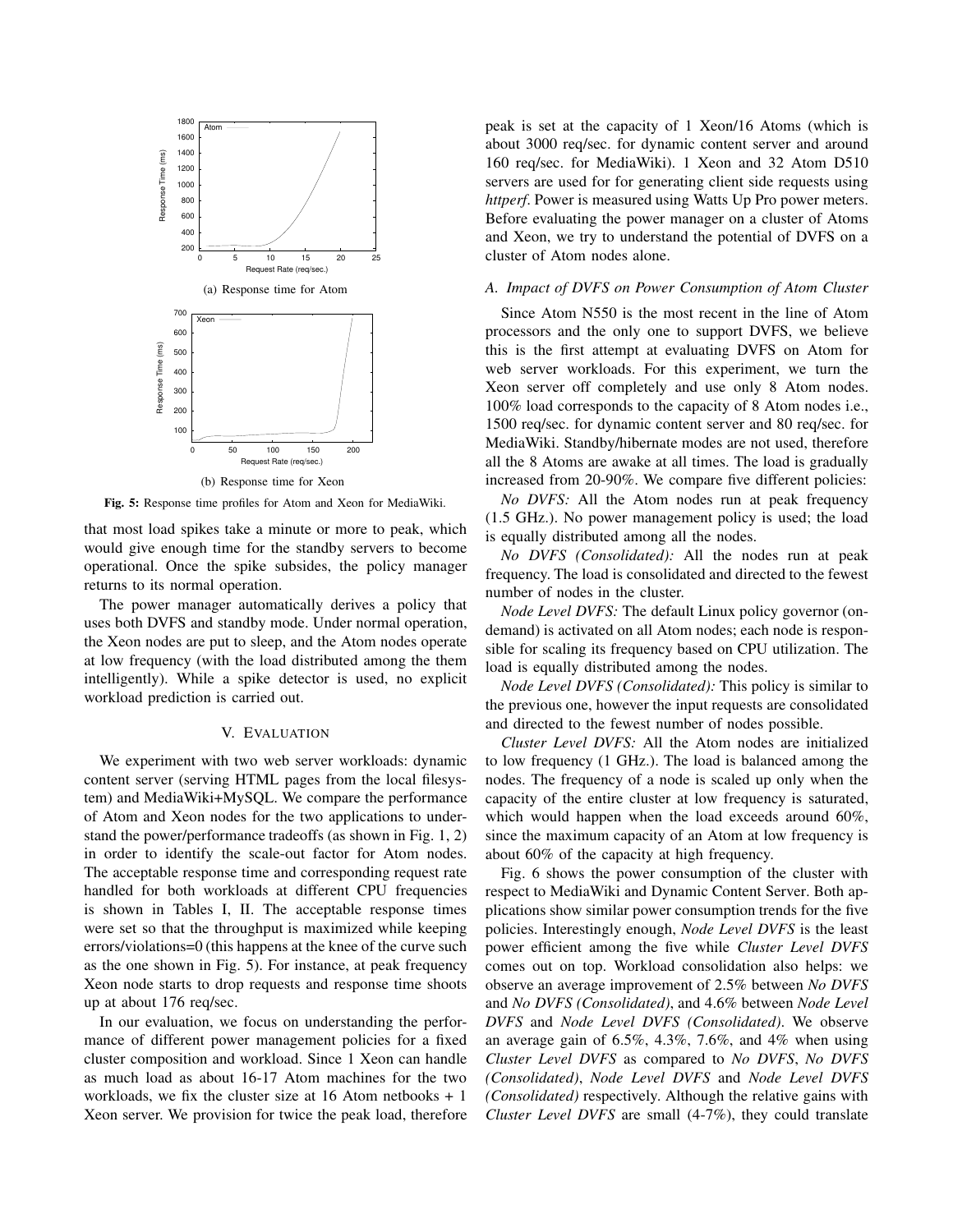

**Fig. 6:** Evaluation of DVFS on Atom cluster.

to a few hundred thousand dollars to a corporation in energy savings per year.

#### *B. Evaluation of Power Manager*

We now evaluate our power manager on a cluster of 16 Atom nodes and 1 Xeon server. The power manager implements a meta-policy, which is to assign P-states and S-states to the cluster servers such that throughput per watt is maximized. In our design, the use of P-states and S-states is optional not mandatory. The policy generated by the power manager is compared against other well known policies:

*No DVFS or Standby:* All nodes run at peak frequency, no power management is carried out. The load is distributed among the nodes in the cluster.

*No DVFS or Standby (Consolidated):* All the nodes run at peak frequency. The load is consolidated and directed to the fewest number of nodes in the cluster.

*Cluster Level DVFS:* Described in Section V-A.

*Cluster Level Standby:* All the nodes run at peak frequency. The load is consolidated and directed to the fewest number of nodes in the cluster. The remaining nodes are put into standby mode.

As described in Section IV, in order to be able to sustain sudden load increases, when the request rate is  $r$  req/sec., the cluster should be prepared to handle  $2*r$  req/sec. (value of  $k = 2$ ). The policy generated by the power manager uses a combination of P-states and S-states. At any given point in time, some of the nodes are in standby mode, some are idle, some are running at low frequency and others are running at peak frequency.

Fig. 7 shows the power consumption of the policy generated by the power manager at equilibrium point. We find that



Fig. 7: Power consumption with different power policies under increasing input load using heterogeneous cluster. DVFS+Standby gives an additional 3-4% savings as compared to Standby alone.

when the load is low: 10-40%, the Xeon is in standby mode along with some of the Atom nodes, while others operate at either low or high frequency. When the load exceeds 50% all the standby nodes in the cluster are alerted. Note that the power consumption of the cluster suddenly goes up when the load exceeds 50%, which is due to the waking up of Xeon. As evident from Fig. 7, the gains from standby are most significant when the load is  $<$  50%. Due to the scale of Fig. 7, the power consumption curve of our policy manager seems to coincide with that of *Cluster Level Standby*. A closer look (as shown in the nested graph) reveals that there is a 3-4% net average gain with our policy manager when the load is  $<$  40%, which is due to DVFS. For higher load ( $>$  50%), the different policies tend to converge, and the gains from our policy manager (relative to Cluster Level Standby) become more pronounced (around 6%).

*1) Workload Emulation:* In order to evaluate the power manager in the presence of load spikes, we emulate a web server workload as shown in Fig. 8. The request rate is varied such that the load is between 30-50% for about 27 minutes, around 95-100% for about 6 minutes, 195-200% for about 9 minutes and the remaining 8 minutes are spent in between. Taking a cue from prior studies, we model the spikes such that it takes 90 sec. or more from the time the spike occurs till it reaches the peak. This gives enough time for the standby servers to wake up. Note that this workload pattern will not benefit our power manager, which yields higher energy savings when the load is between 50-80% (Fig. 7). The workload emulation is meant to stress test the power manager.